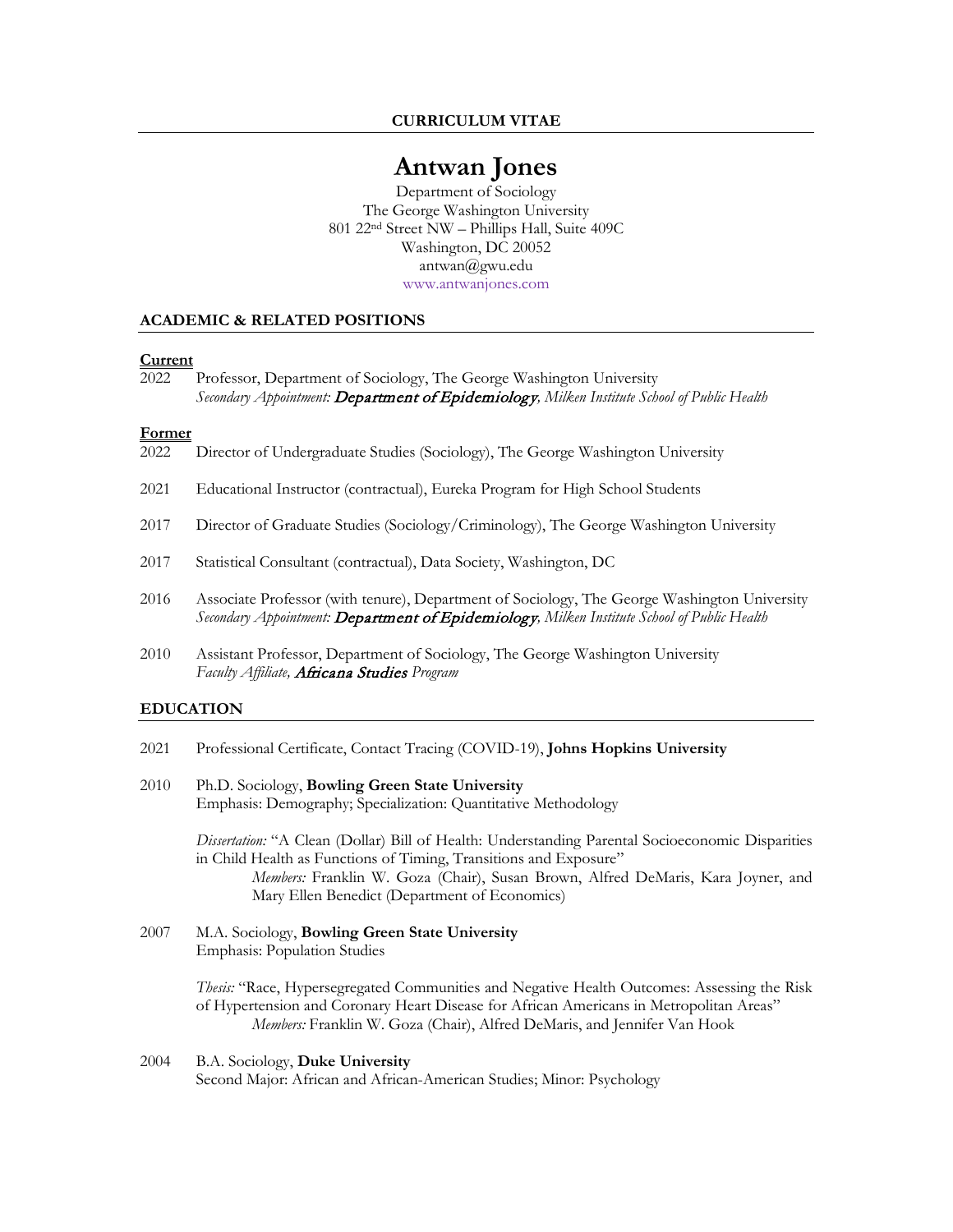## **RESEARCH INTERESTS**

- 
- 
- Urban Sociology Medical Sociology
- Spatial Demography Ethnic / Racial / Cultural Studies

## **RESEARCH**

## **I. Peer-Reviewed Publications (red denotes a student collaborator)**

- Forth. Keng, S.-L., Stanton, M.V., Haskins, L.B., Almenara, C.A., Ickovics, J., **Jones, A**., Grigsby-Toussaint, D., … and Leander, N.P. "COVID-19 Stressors and Health Behaviors: A Multilevel Longitudinal Study across 86 Countries." *Preventive Medicine Reports.* <https://doi.org/10.1016/j.pmedr.2022.101764>
- 2022 **Jones, A**. and Grigsby-Toussaint, D.S. "Housing Stability and the Residential Context of the COVID-19 Pandemic." *Cities and Health* 5(supplement 1): S159-S161.
- 2022 Meares, W.L., Gilderbloom, J.I., Squires, G.D., and **Jones, A.** "Pollution and the Pandemic: Explaining Differences in COVID-19 Rates Across 146 US Communities." *International Journal of Strategic Energy and Environmental Planning* 4(22): 9-25.
- 2022 **Jones, A.**, Squires, G.D. and Crump, S. "The Relationship between Inclusionary Zoning Policies and Population Health." *Housing and Society* 49(1): 38-57.
- 2022 Mamudu, H.M, Shalani, D., **Jones, A.,** Ahuja, M., Adeniran, E., Weierbach, F.M., Swindle, J., Liu, Y., Keener, J., Blair, C.J., McNabb, M., Asare, M., Wood, D.L., and Ferketich, A. "Exploring Patterns of the Use of Electronic Nicotine Delivery Systems among Adolescents in High-Risk Appalachian (U.S.A.) Communities." *Substance Use and Misuse* 57(2): 167-174.
- 2022 Adzrago, D., Nyarko, S.H., Ananaba, N., Asare, M., Odame, E., **Jones, A.**, Paul, T.K., and Mamudu, H.M. "Between and Within Sexual Identity-Group Differences in Asthma Prevalence in the U.S." *Respiratory Care* 67(3): 331-338.
- 2021 **Jones, A.** and Dantzler, P.A. "Neighborhood Perceptions and Residential Mobility." *Urban Studies* 58(9): 1792–1810.
- 2021 **Jones, A.**, Squires, G.D., and Nixon, C. "Ecological Associations between Inclusionary Zoning Policies and Cardiovascular Disease Risk Prevalence: An Observational Study." *Circulation: Cardiovascular Quality and Outcomes* 14(9).
- 2021 Grether, S. and **Jones, A.** "Examining the Relationship between Social Support and Interracial Divorce in Louisiana." *Journal of Family Issues* 42(8): 1831–1851.
- 2021 Mamudu, H.M., **Jones, A**., Paul, T.K., Osedeme, F., Stewart, D., Alamian, A., Wang, L., Orimaye, S., Bledsoe, J., Poole, A., Blackwell, G., and Budoff, M. "The Co-Existence of Diabetes and Subclinical Atherosclerosis in Rural Central Appalachia: Do Residential Characteristics Matter?" *Journal of Diabetes and Its Complications*. 35(4): 1-6.
- 2021 Grigsby-Toussaint, D.S., Shin, J.C., and **Jones, A**. "Disparities in the Distribution of COVID-19 Testing Sites in Black and Latino Areas in New York City." *Preventive Medicine* 147:1-4.
- 2020 Mamudu, H.M., Nwabueze, C., Weierbach, F.M., Yang, J., **Jones, A.**, McNabb, M., Adeniran, E., Liu, Y., Wang, L., Blair, C.J., Awujoola, A., and Wood, D.L. "Exploring Associations between Susceptibility to the Use of Electronic Nicotine Delivery Systems and E-cigarette Use among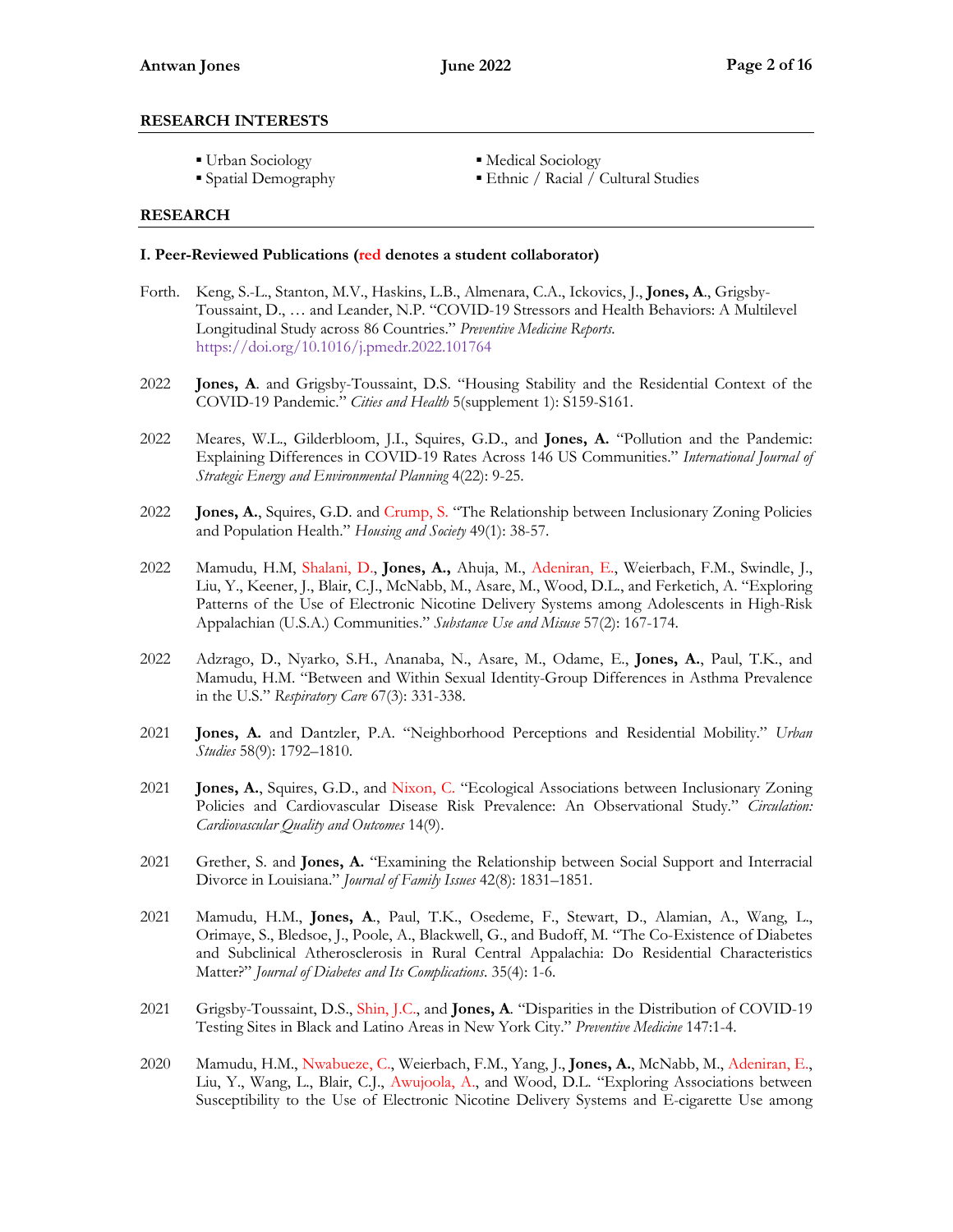School-going Adolescents in Rural Appalachia." *International Journal of Environmental Research and Public Health* 17(14): 5133-5145.

- 2020 **Jones, A.**, Mamudu, H.M., and Squires, G.D. "Mortgage Possessions, Spatial Inequality, and Obesity in Large US Metropolitan Areas." *Public Health* 181:86-93.
- 2018 Mamudu, H.M., Alamian, A., Paul, T., Subedi, P., Wang, L., **Jones, A.**, Alamin, A., Stewart. D., Blackwell, G., and Budoff, M. "Diabetes, Subclinical Atherosclerosis, and Multiple Cardiovascular Risk Factors in hard-to-reach Asymptomatic Patients." *Diabetes and Vascular Disease Research* 15(6): 519-527.
- 2018 Mamudu, H.M., Subedi, P., Timir, P., Alamin, A., Alamian, A., Wang, L., Stewart, D., **Jones, A.**, Harirforoosh, S., Blackwell, G., and Budoff, M. "The Associated Risk Factors for Coronary Artery Calcium in Asymptomatic Patients with and Without Diabetes in Rural Central Appalachia." *Journal of Diabetes and Its Complications* 32(10): 900-905.
- 2018 **Jones, A.** "Parental Socioeconomic Instability and Child Obesity." *Biodemography and Social Biology* 64(1): 15-29.
- 2018 **Jones, A.** "Race, SES, and Health during Childhood: A Longitudinal Examination of Racial/Ethnic Differences in Parental Socioeconomic Timing and Child Obesity Risk." *International Journal of Environmental Research and Public Health* 15(4): 1-17.
- 2018 Mamudu, H.M., **Jones, A.**, Paul, T., Subedi, P., Wang, L., Alamian, A., Alamin, A., Blackwell, G., and Budoff, M. "Geographic and Individual Correlates of Subclinical Atherosclerosis in Asymptomatic Rural Appalachian Population." *American Journal of the Medical Sciences* 355(2): 140- 148.
- 2016 **Jones, A.** "Intergenerational Educational Attainment, Family Characteristics, and Child Obesity." *Journal of Biosocial Science* 48(4): 557-576.
- 2016 Ishizawa, H. and **Jones, A.** "Immigrant Neighborhood Concentration, Acculturation, and Obesity among Young Adults." *Journal of Urban Affairs* 38(2): 298-311.
- 2015 **Jones, A.**, Squires, G.D., and Ronzio, C. "Foreclosure Is Not an Equal Opportunity Stressor: How Inequality Fuels the Adverse Health Implications of the Nation's Financial Crisis." *Journal of Urban Affairs* 37(5): 505-529.
- 2015 Grigsby-Toussaint, D.S., **Jones, A.**, Kubo, J., and Bradford, N. "Residential Segregation and Diabetes Risk among Latinos." *Ethnicity and Disease* 25(4): 451-458.
- 2015 **Jones, A.**, Andrews, M., and Policastro, S. "Neighborhood Racial Composition, Institutional Socialization, and Intraracial Feelings of Closeness among Black Americans." *Urban Studies Research* 1-12.
- 2015 **Jones, A.** and Paxton, R.J. "Neighborhood Disadvantage, Physical Activity Barriers, and Physical Activity among African American Breast Cancer Survivors." *Preventive Medicine Reports* 2(1): 622- 627.
- 2015 **Jones, A.** "Residential Instability and Obesity over Time: The Role of the Social and Built Environment." *Health and Place* 32(1): 74-82.
- 2015 **Jones, A.** "Residential Mobility and Trajectories of Adiposity among Adolescents in Urban and Non-Urban Neighborhoods." *Journal of Urban Health* 92(2): 265-278.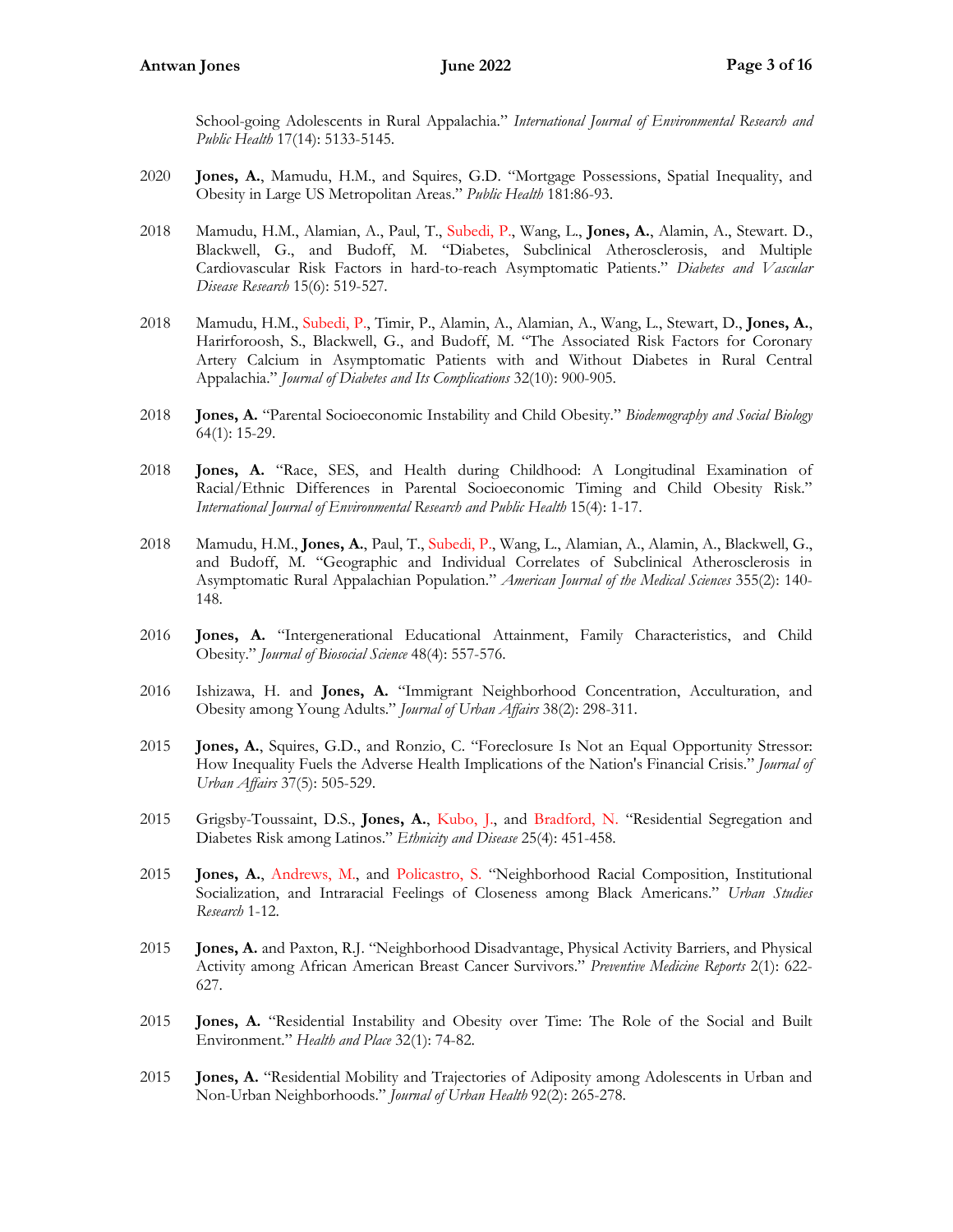- 2014 **Jones, A.** "Depression, Race, Gender, and Covenant Marriage: An Analysis of Newly Married Couples." *Health Sociology Review* 23(3): 190-207.
- 2014 **Jones, A.**, Mitchel, D., and Goza, F. "Lifecourse Socioeconomic Disadvantage and Cardiovascular Illness in Latin America." *Current Sociology* 62(7): 1055–1078.
- 2013 **Jones, A.** "Segregation and Cardiovascular Illness: The Role of Individual and Metropolitan Socioeconomic Status." *Health and Place* 22(1): 56-67.
- 2013 **Jones, A.**, Grigsby-Toussaint, D.S. and Kubo, J. "Black-White Residential Segregation and Diabetes Status: Results from the Behavioral Risk Factor Surveillance System." *Journal of Preventive Medicine* 3(2):165-171.
- 2012 **Jones, A.** "Disability, Health and Generation Status: How Hispanics in the US Fare in Late Life." *Journal of Immigrant and Minority Health* 14(3): 467-474.
- 2011 **Jones, A.** "Income, Homeownership and Residential Assorting among Latinos in the US." *Advances in Applied Sociology* 1(1): 1-12.
- 2010 **Jones, A.**, Gulbis, A. and Baker, E.H. "Differences in Tobacco Use between Canada and the United States." *International Journal of Public Health* 55(3): 167-175.
- 2010 **Jones, A.** "Stability of Men's Interracial First Unions: A Test of Educational Differentials and Cohabitation History." *Journal of Family and Economic Issues* 31(2): 241-256.
- 2008 **Jones, A.** and Goza, F. "Rural, Urban and Suburban Differences in Coronary Heart Disease among Blacks and Whites in the US." *Journal of Biosocial Science* 40(6): 895-909.
- 2006 **Jones, A.** "Race and the 'I Have a Dream' Legacy: Exploring Predictors of Positive Civil Rights Attitudes." *Journal of Black Studies* 37(2): 193-208.

## **II. Non-Refereed Publications**

- 2017 **Jones, A.** "Book Review: Coming of Age in the Other America." *City and Community* 16(1): 120- 122.
- 2016 **Jones, A.** "Book Review: Essential Demographic Methods." *Journal of Planning Education and Research* 36(2): 261-262.
- 2014 **Jones, A.** "The Health Consequences of Moving from Place to Place." *Key Findings Policy Brief*. Cambridge, MA: Scholar Strategy Network.

#### **III. Manuscripts under Review**

- 2021 **Jones, A.**, Buntman, F., Ishizawa, H., and Lese, K. "The Mental Health Consequences of Parental Incarceration: Evidence from a Nationally Representative Longitudinal Study of Adolescents through Adulthood." Revise and resubmit at *American Journal of Criminal Justice.*
- 2021 Stanton, M.V., **Jones, A.**, and Shalani, D. "Relationship among Adolescent Stressors, Social Buffers, and Adult Obesity 14 Years Later." Revise and resubmit at *Health Psychology.*
- 2021 Mamudu, H.M., Nwabueze, C., Yang, J.S., Mackey, T.K., Ahuja, M. **Jones, A.**, Wood, D.L., Blair, C.J., and Ferkertich, A. "Social Media and Use of Electronic Nicotine Delivery Systems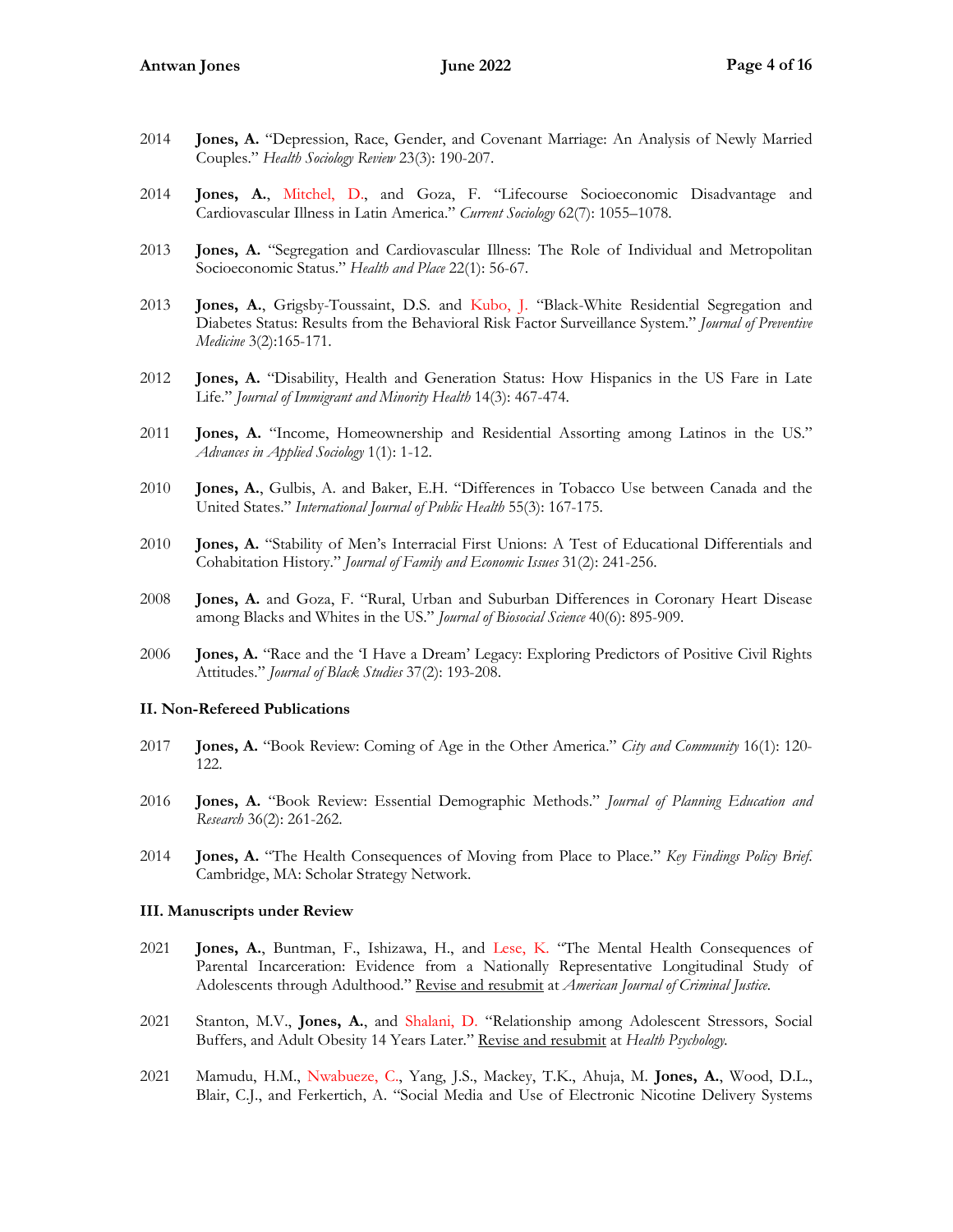among School-Going Adolescents in Rural Distressed Appalachia." Revise and resubmit at *Preventive Medicine Reports.*

- 2021 **Jones, A.** and Ishizawa, H. "Neighborhood and Behavioral Effects on Weight Gain across Immigrant Generations: Evidence from the National Longitudinal Study of Adolescent to Adult Health (Add Health)." Submitted to *International Journal of Behavioral Medicine*.
- 2021 Mamudu, H.M., Adeniran, E., Awasthi, M., Oke, A., Brooks, B., Ahuja, M., **Jones, A.**, Weieirbach, W.F., Fletcher, R.A.. "Sources of Acquisition and Frequency of E-cigarette Use among Adolescents in the United States." Submitted to *Cancer Causes and Control*.

## **IV. Manuscripts in Progress**

**Jones, A.**, Asim, R., Dantzler, P.A., and Squires, G.D. "The Epidemiology of Uneven Development: Gentrification's Impact on Population Health in Large US Metropolitan Areas." Invited manuscript in preparation for submission to *Housing Policy Debate*.

Adzrago, D., Nyarko, S.H., Ananaba, N., Asare, M., Odame, E., **Jones, A.,** Williams, F., and Mamudu, H.M. "Association Between E-Cigarette Use and Perceived Health Harm of E-Cigarettes Across Sexual Identities in Adults in the United States."

## **V. Paper Presentations**

## International Conferences

- 2021 **Jones, A.**, Ishizawa, H., and Buntman, F. "The Effect of Parental Incarceration on Child and Young Adult Mental Health Outcomes: Evidence from Add Health." International Sociological Association: Forum of Sociology, **virtual**. February.
- 2019 **Jones, A.**, Squires, G. and Crump, S. "The Impact of Inclusionary Zoning Policies on Community Health and the Pursuit of Racial Justice in the Nation's Housing Markets." Presented at Race in the Marketplace (RIM) Research Forum, Paris, France. June.
- 2017 **Jones, A**. "Domestic and International Adoption Motivations and Subsequent Racial, Ethnic, and Cultural Socialization." Presented at the quadrennial meeting of the International Union for the Scientific Study of Population, Cape Town, South Africa. October.
- 2016 Mamudu H.M., **Jones A.**, Paul T.K., Subedi P., Veeranki S.P., Wang L., Panchal H.B., Alamian A., Alamin A. and Budoff M. "Does Neighborhood Disadvantage Affect Subclinical Atherosclerosis?" International Academy of Cardiology, 21st World Congress on Heart Disease, Boston, MA. July.
- 2013 **Jones, A.** "Racial Residential Segregation, Socioeconomic Status, and Health: A Multilevel Approach." International Sociological Association (RC41) / International Union for the Scientific Study of Population joint conference, Busan, South Korea. August.
- 2013 **Jones, A.**, Squires, G. and Ronzio, C. "Foreclosures, Inequality, and Health: Identifying and Ameliorating Foreclosure-Health Hotspots." International Sociological Association (RC43) conference, *At Home with the Housing Market*, Amsterdam, Netherlands. July.
- 2011 **Jones, A**. "Residential Stability and Adolescent Health Outcomes." Hawaii International Conference on Social Sciences, Honolulu, HI. June.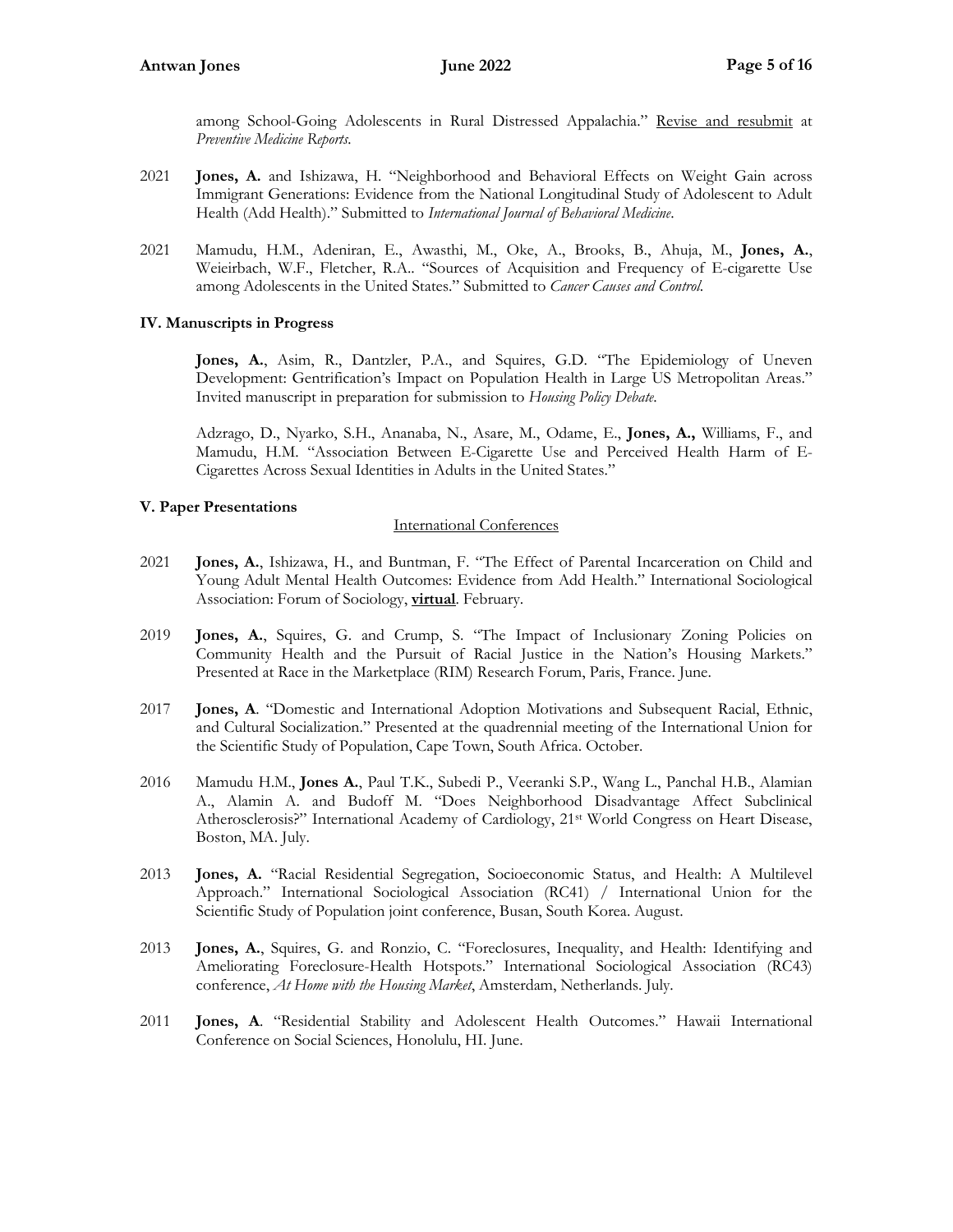2009 **Jones, A**. and Goza, F. "Life Course Socioeconomic Disadvantage and Cardiovascular Health among Urban Older Adults in Latin America." Presented at the quadrennial meeting of the International Union for the Scientific Study of Population, Marrakech, Morocco. September.

## National Conferences

- 2021 Adzrago, D., Nyarko, S.H., Ananaba, N., Asare, M., Odame, E., **Jones, A.**, and Mamudu, H.M. "Assessing Between and Within-Group Differences in Asthma Prevalence Among a Nationally Representative Sample of Adults." Regular Session at the annual meeting of the American Public Health Association, **hybrid**. October.
- 2020 **Jones, A.** Stanton, M.V., and Shalani, D. "Family Stress in Adolescence Predicts Adult Obesity 14 Years Later." Poster session at the annual meeting of the American Psychosomatic Society, **virtual**. December*.*
- 2020 Odebunmi O, Mamudu H.M., Awasthi, M., Paul, T., Awujoola, A., Mokikan, M, Bhetuwal, K., Alamian, A, Wang, L, Dowling, K, Stewart, D., **Jones A.**, Walker, T., Budoff, M., and Ahuja, M. "Identifying Risk Factors of Diabetes in Patients with Peripheral Arterial Disease in Rural Central Appalachia." Poster session at the annual meeting of the American Public Health Association, **virtual**. October.
- 2020 Awujoola, A., Mamudu, H.M., Paul, T.K, Odebunmi, O., Moboni, M., Awasthi, M., Bhetuwal, K., Alamian, A., Wang, L., Dowling, K., Stewart, D., **Jones, A.**, and Walker, T. "Factors Associated with Myocardial Infarction among Patients with Peripheral Arterial Disease in Central Appalachian Region." Poster session at the annual meeting of the American Public Health Association, **virtual**. October.
- 2019 Mamudu, H.M., Alamian, A., Paul, T., **Jones, A.**, Stewart, D., Harirforoosh, S., Wang, L., Orimaye, S.O., Osedeme, F., Poole, A., Awujoola, A., Blackwell, G., and Budoff, M. "Prevalence of Diabetes and Association between Individual and Multiple Lifestyle Risk Factors and Diabetes in a Rural Appalachian Population." Poster session at the annual meeting of the American Public Health Association, Philadelphia, PA. November.
- 2018 Osedeme, F., Orimaye, S.O., **Jones, A.**, Paul, T., Blackwell, J., Budoff, M., and Mamudu, H.M. "Individual and Contextual Factors Associated with Sub-clinical Atherosclerosis in Diabetes Patients in Rural Central Appalachia." Poster session at the annual meeting of the American Public Health Association, San Diego, CA. November.
- 2018 Mamudu, H.M., Alamian, A., Paul, T., Subedi, P., Wang, L., **Jones, A.**, Alamin, A., Stewart. D., Blackwell, G., and Budoff, M. "The Associated Risk Factors for Coronary Artery Calcium in Asymptomatic Patients with and Without Diabetes in Rural Central Appalachia." Annual meeting of the Society of Cardiovascular Computed Tomography*.* Grapevine, TX. July.
- 2018 **Jones, A.** and Dantzler, P.A. "Neighborhood Perceptions and Household Relocations: Evidence from the Making Connections Initiative." Annual meeting of the Urban Affairs Association, Toronto, ON. April.
- 2016 Mamudu, H.M., **Jones, A.**, Paul, T.K., Subedi, P., Veeranki, S.P., Wang, L., Panchal, H.B., Alamian, A., Alamin, A. and Budoff, M. "Does Neighborhood Disadvantage Affect Subclinical Atherosclerosis?" Poster session at the annual meeting of the American Public Health Association, Denver, CO. October.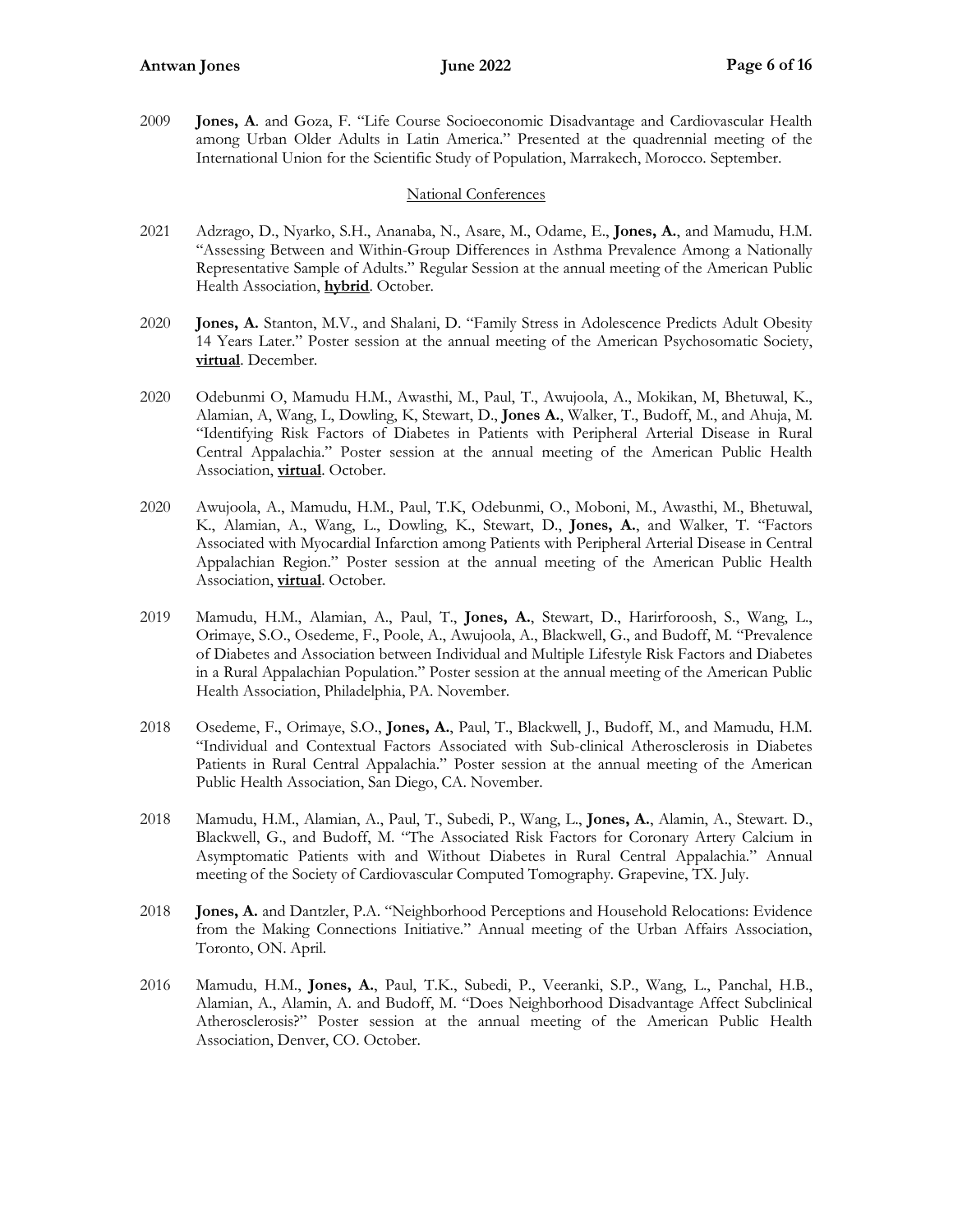- 2016 **Jones, A.** "Health Behaviors, Built Environment, and Weight Gain across Immigrant Generations". Annual meeting of the American Sociological Association, Roundtable Session on Medical Sociology, Seattle, WA. August.
- 2016 Shoji, J., Tatapudi, V., Laszik, Z., **Jones, A.**, Wolf, J.H., Adey, D., Vincenti, F. "Factors Associated with Response to Plasmapheresis in Patients with Recurrent FSGS." Annual meeting of the American Transplant Congress, Boston, MA. June.
- 2015 **Jones, A.** and Ishizawa, H. "Health Behaviors, Neighborhood Environments, and Weight Gain across Immigrant Generations". Annual meeting of the Urban Affairs Association, Miami, FL. April.
- 2014 Ishizawa, H. and **Jones, A.** "Parental Acculturation and Child Obesity Risk." Poster session at the annual meeting of the Population Association of America, Boston, MA. May.
- 2013 **Jones, A.** "Residential Instability and Trajectories of Child Obesity". Annual meeting of the Urban Affairs Association, San Francisco, CA. April.
- 2011 **Jones, A**. "Socioeconomic Timing and Childhood Obesity Risk." Annual meeting of the American Sociological Association, Roundtable Session on Medical Sociology, Las Vegas, NV. August.
- 2009 **Jones, A**. and Goza, F. "Segregation and Cardiovascular Illness: The Role of Individual and Areal Socioeconomic Status." Annual meeting of the Population Association of America, Detroit, MI. April.
- 2008 **Jones, A**. "Neighborhood Diversity and Interethnic Intimacy among African Americans: The Role of Family Context." Annual meeting of the American Sociological Association, Regular Session on Blacks and African Americans, Boston, MA. August.
- 2007 **Jones, A**. "Race, Hypersegregated Communities and Negative Health Outcomes: Assessing the Racialized Risk of Hypertension and CHD." Annual meeting of the American Sociological Association, Regular Session on Health and Well-Being, New York, NY. August.
- 2007 **Jones, A.**, Gulbis, A., and Baker, E. "Explaining and Explaining Out Smoking Differences between the US and Canada: Methodological Considerations." Annual meeting of the American Sociological Association, Roundtable Session on Comparative and Historical Sociology, New York, NY. August.
- 2007 **Jones, A**. "Race, Hypersegregated Communities and Negative Health Outcomes: Assessing the Risk of Hypertension and Coronary Heart Disease for African Americans in Metropolitan Areas." Poster session at the annual meeting of the Population Association of America, New York, NY. April.
- 2006 **Jones, A**. "The Effects of Wealth on Homeownership Propensity and Ethnic Spatial Distribution for Latinos in the United States." Annual meeting of the American Sociological Association, Regular Session on Latinos **/**as, Montréal, Québec. August.
- 2006 **Jones, A**. "Ethnicity, Housing Tenure, and Residential Choice: The Role of Wealth." Annual meeting of the Society for the Study of Social Problems, Montréal, Québec. August.
- 2006 **Jones, A**. "Stability of Men's Interracial First Unions: A Test of Socioeconomic Differentials, and Prior Cohabitation." Annual meeting of the National Association of Black Sociologists, Montréal, Québec. August.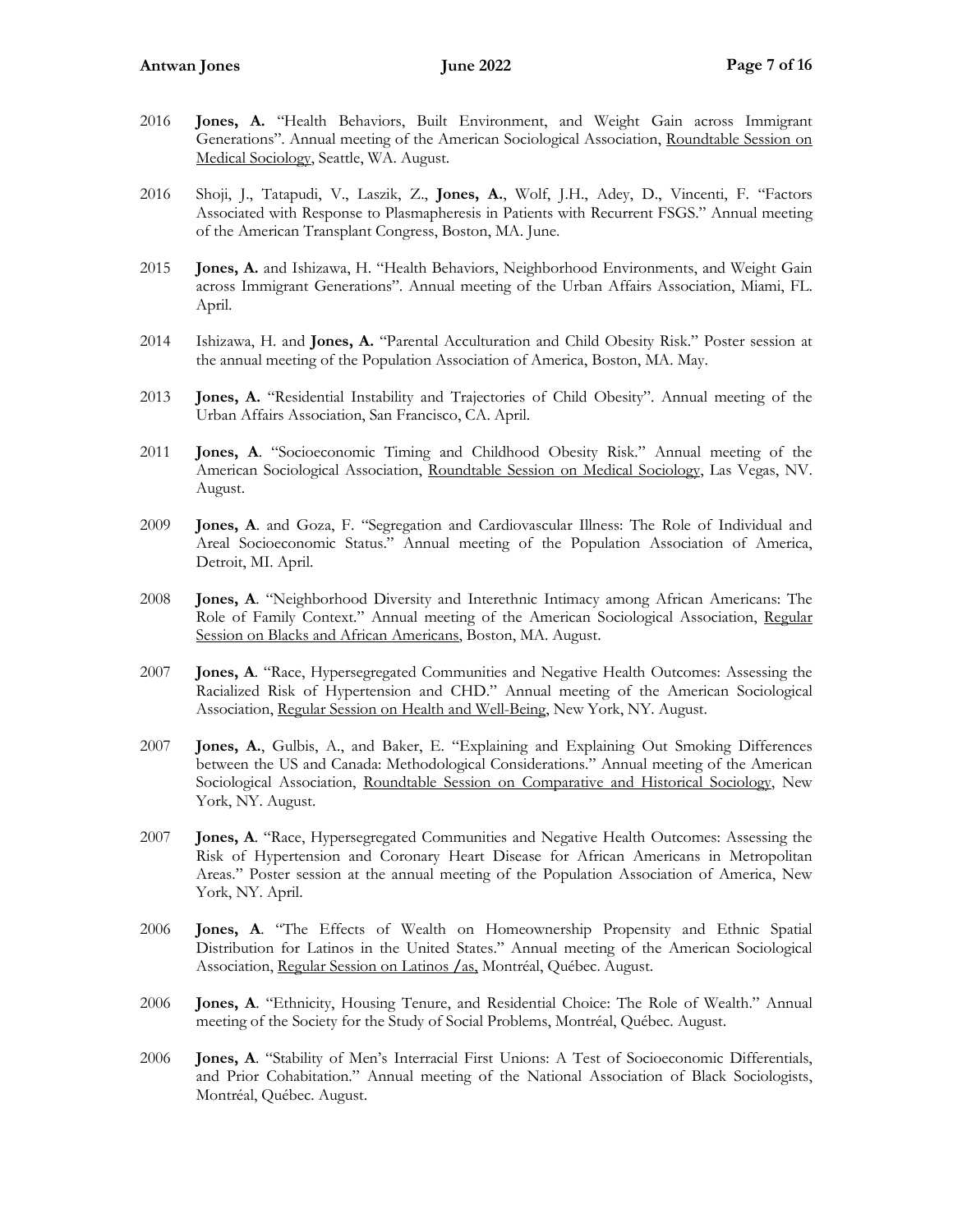2006 Manning, W. D. and **Jones, A**. "Cohabitation and Marital Dissolution." Annual meeting of the Population Association of America, Los Angeles, CA. March.

## University Presentations

- 2019 "Activity Within and Throughout Neighborhoods: A Closer Inspection of Unhealthy Acculturation." Department of Sociology Colloquia at Georgetown University. April.
- 2017 "The Context of Acculturation: Neighborhood and Behavioral Effects on Weight Gain across Immigrant Generations." Department of Sociology Spring Speaker Series at Wake Forest University. March.
- 2016 "Moving in Place: Residential Mobility and Neighborhood Effects on Child and Adolescent Outcomes." Researchers of Biobehavioral Health in Urban Settings Today (RoBUST) at Wayne State University. April.
- 2014 "Changes in the Built Environment and Obesity among Racial/Ethnic Minority Children." Changing American Neighborhoods and Communities (CANAC) working group, Population Research Institute at Pennsylvania State University. September.
- 2012 "Child Obesity, Immigrant Acculturation and the Built Environment." Center on Health, Risk, and Society (CHRS) at American University. October.

## **VI. Grantsmanship**

## Extramural

- 2016 Principal Investigator on the project, "Health behaviors, built environment, and weight gain across immigrant generations." Publication grant submitted with Hiromi Ishizawa and funded by The Robert Wood Johnson Foundation. \$2,000. April 15, 2016 – November 15, 2016.
- 2014 Principal Investigator on the project, "Neighborhood effects on obesity change among immigrant generations." Publication grant submitted with Hiromi Ishizawa and funded by The Robert Wood Johnson Foundation. \$2,500. September 15, 2014 – October 15, 2014.
- 2013 Principal Investigator on the project, "Parental acculturation and child obesity risk." Publication grant submitted with Hiromi Ishizawa and funded by The Robert Wood Johnson Foundation. \$3,445. September 15, 2013 – November 15, 2013.
- 2011 Principal Investigator on the project, "Residential instability and adolescent obesity: The role of the built environment." Funded by The Robert Wood Johnson Foundation. \$75,000. November 15, 2011 – November 14, 2013.
- 2011 Co-Investigator on the project, "Contextualizing the obesogenic environment surrounding day care centers." Rapid response grant submitted with Diana Grigsby-Toussaint and funded by The Robert Wood Johnson Foundation. \$3,000. September 15, 2011 – November 15, 2011.

## **Intramural**

2018 Principal Investigator on the project, "Race, SES, and Health during Childhood: A Longitudinal Examination of Racial/Ethnic Differences in Parental Socioeconomic Timing and Child Obesity Risk." Funded by GWU's Nick-In-Time Microgrant Competition. \$1,000.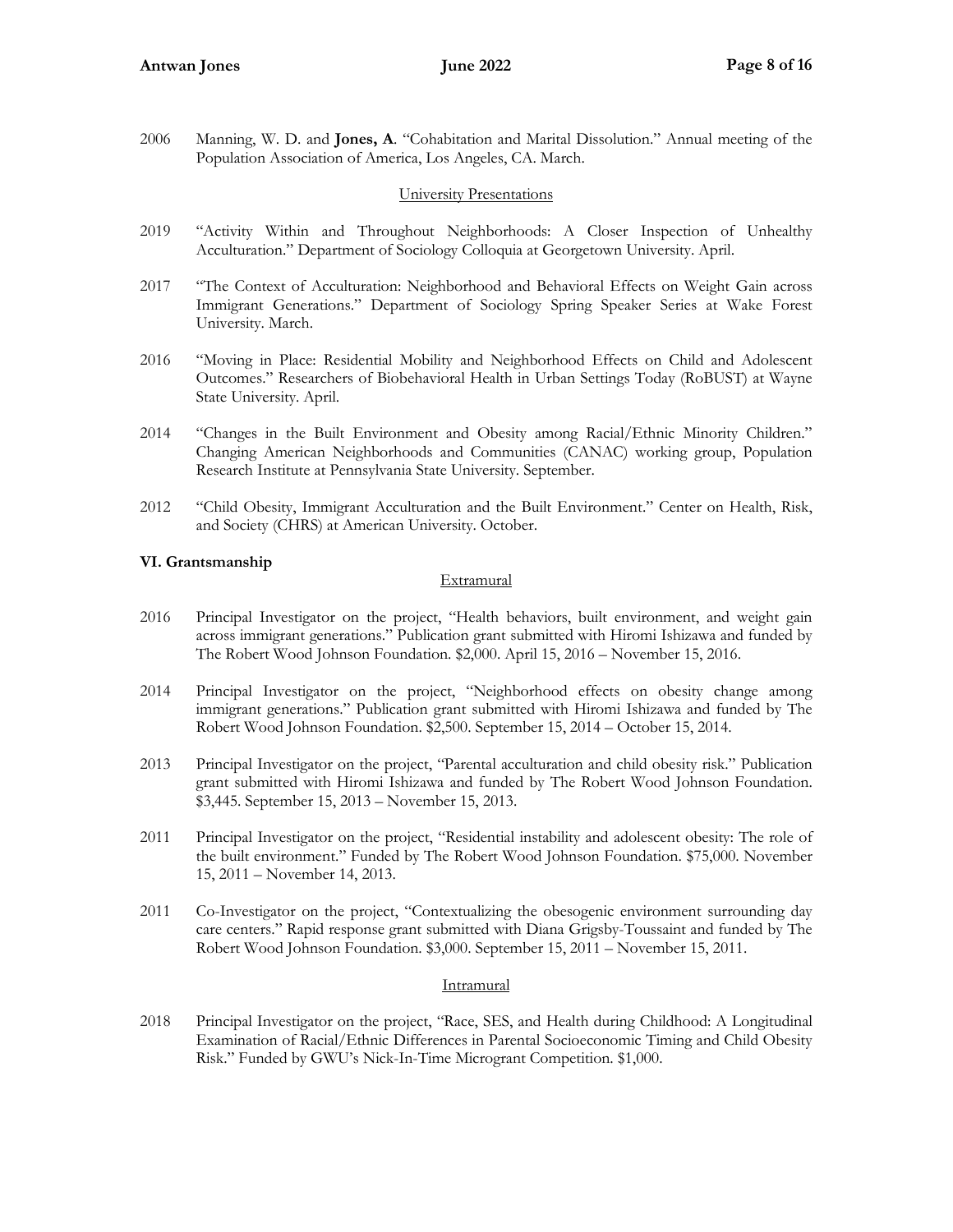- 2015 Co-Investigator on the project, "Differential risk and response to community violence exposure among African-American youth." Submitted with Sharon Lambert and Ryan Engstrom and funded by The Dean's Interdisciplinary Collaboration Excellence (DICE) Award. \$20,000.
- 2015 Principal Investigator on the project, "Residential mobility and adult cardiovascular disease: A multilevel study." Funded by The Columbian College Facilitating Fund (CCFF). \$7,500.
- 2011 Principal Investigator on the project, "Childhood residential stability and health: the role of neighborhood resources." Funded by The George Washington Institute of Public Policy (GWIPP) Policy Scholars Program. \$10,000.

## **VII. Workshops and Institutes**

## Grant Writing Workshops

- 2019 Grant Training Center, Arlington Virginia
- 2012 Center for Multicultural Mental Health Research; Boston, MA *Mentorship with Margarita Alegría and Benjamin Cook on academic writing and grantsmanship*
- 2012 Office of the Vice President for Research (GWU) Faculty Development Series; Washington, DC
- 2009 The Grant Institute Professional Grant Proposal Writing Workshop; Chicago, IL
- 2007 National Institute of Aging (NIA) Technical Assistance Workshop; San Francisco, CA *Grant Writing Tips and Mechanisms to Ensure Funding Success*

## Data & Statistical Techniques Opportunities

- 2018 University of Michigan Inter-university Consortium for Political and Social Research (ICPSR); Houston, TX (Funded by the Robert Wood Johnson Foundation's New Connections Program) *Introduction to R*
- 2015 American Heart Association and American Stroke Association; Tahoe City, CA *Ten-Day Seminar on the Epidemiology and Prevention of Cardiovascular Disease*
- 2013 State University of New York Downstate Medical Center; Brooklyn, NY *Trainee - Programs to Increase Diversity among Individuals Engaged in Health-Related Research [PRIDE] (R25) The National Institutes of Health (NIH) National Heart, Lung, and Blood Institute (NHLBI).*
- 2013 Johns Hopkins University Global Center on Childhood Obesity; Baltimore, MD *Agent-Based and System Dynamics Models: New Tools for Understanding Obesity*
- 2012 University of Michigan Inter-university Consortium for Political and Social Research (ICPSR); Boulder, CO *Hierarchical Linear Models for Longitudinal Data*
- 2010 Stanford University Center for Population Research & the Center for the Demography and Economics of Health and Aging; Stanford, CA *Workshop on Mortality Analysis and Forecasting*
- 2007 Bowling Green State University Center for Family and Demographic Research (CFDR); Bowling Green, OH *Techniques of Growth Curve Modeling*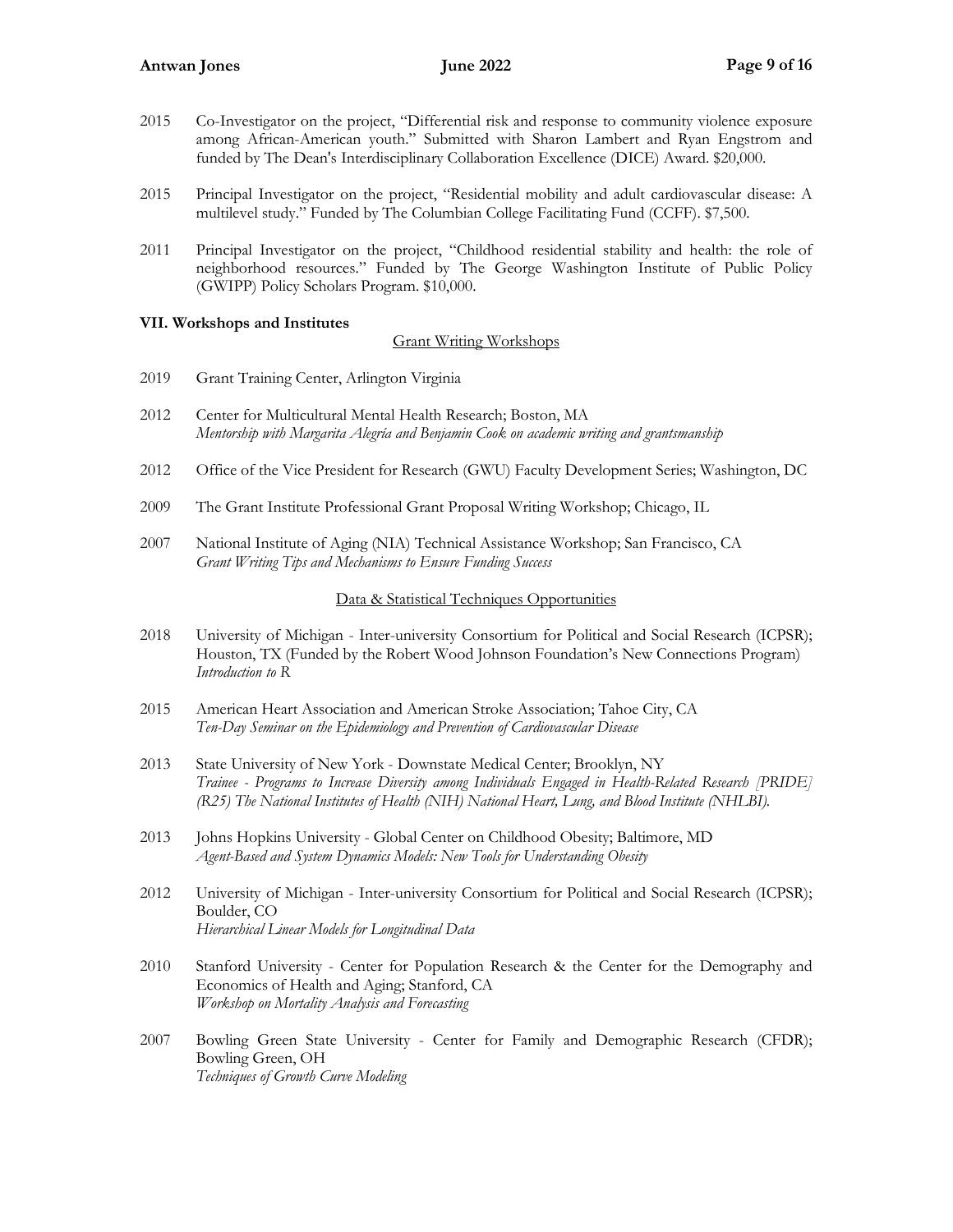2007 Ohio State University - Spatial Perspectives on Analysis for Curriculum Enhancement (SPACE); Columbus, OH *Spatial Perspectives of Health; Spatial Analysis Using Census Data; Space-Time Analysis; Exploratory Spatial Data Analysis; Spatial Optimization Modeling; Spatial Interaction Modeling; Cartographic Visualization*

Institution-Sponsored Language Training

- 2012 King Sejong Institute (Embassy of the Republic of Korea); Washington, USA
- 2008 Torre di Babele; Rome, Italy *Italian I; Italian II; Special Topics: Italian Civilization*
- 2005 L'Institut de Touraine; Tours, France *Advanced French Writing; Special Reading Topics in French Culture; Oral Practicum*

## **TEACHING EXPERIENCE**

## **Courses Taught at GWU**

*Sociology 1000 (Healthy Cities, Globalization, and Urban Policy) Sociology 2181 (Demography & the Social World) Sociology 1001 (Introduction to Sociology) Sociology 4195W (Senior Research Seminar) Sociology 2101 (Social Research Methods) Sociology 6250 (Urban Sociology\*) Sociology 2102 (Techniques of Data Analysis) Sociology 6290 (Principles of Demography\*) Sociology 2169 (Urban Sociology) \* denotes a graduate-level course Sociology 2179 (Race and Minority Relations)*

## **Courses Taught Outside of GWU**

*Data Science 101* (*2017, 2018*) *Introduction to R and Visualization (2019) Business Data Analysis: Advanced Excel and Power BI (2019) Global Health: Why Postal Code Mattes More* 

 *Than Genetic Code (2021)*

## **MENTORING EXPERIENCE**

## **I. External Mentoring Service**

- 2019 Amy Jones, The University of Wisconsin-Madison *Health Policy Research Scholars Program*
- 2018 Kristefer Stojanovski, The University of Michigan *Health Policy Research Scholars Program*

## **II. Graduate Thesis and Dissertation Committee Service**

*Chair*

- 2021 Katherine Lese (Sociology) *Modern Technology's Role, Through the Example of Black Lives Matter, in Influencing Societal Paradigm Shifts in Perspective* 2021 Gabrielle Perez (Criminology) *Violent Offenders: A Gendered Look at General Strain Theory* 2018 JaQuon Epps (Sociology) *[Working Out Race, Class and Gender: A Study of Barriers to Gym Memberships in Baltimore City](https://scholarspace.library.gwu.edu/etd/8w32r6451)*
- 2018 Asli Guler (Sociology) *[Gender, Children, and Employment: A Study of the Effects of Children on Job Satisfaction](https://scholarspace.library.gwu.edu/etd/9880vr26p)*
- 2017 Carly Corbin (Sociology) *[Investigating the Determinants of Adverse Birth Outcomes](https://scholarspace-etds.library.gwu.edu/etd/ht24wj41z)*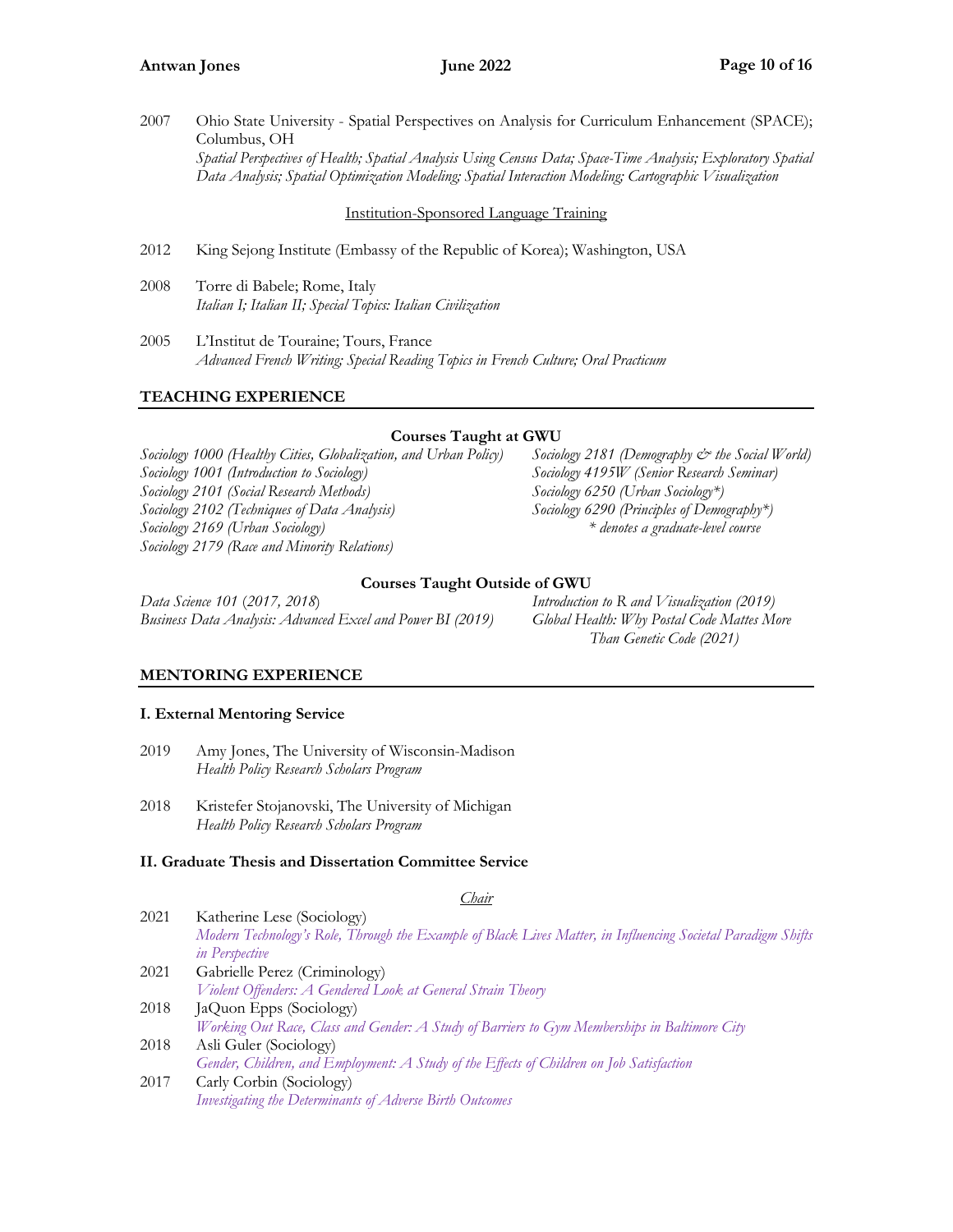| 2016   | Renee Stepler (Sociology)<br>How Might Differences in Immigration Experiences for Men and Women Lead to Gender Disparities in<br>Functional Limitations for Older Mexican Immigrants in the U.S.? |
|--------|---------------------------------------------------------------------------------------------------------------------------------------------------------------------------------------------------|
| 2016   | Ashley Tobin (Criminology)                                                                                                                                                                        |
|        | A Study of the Impact of Crime Shows on Contemporary Criminal Investigations                                                                                                                      |
| 2012   | Scott Grether (Sociology)                                                                                                                                                                         |
|        | All You Need Is Love? An Examination of Interracial Divorce                                                                                                                                       |
| Member |                                                                                                                                                                                                   |
| 2020   | Haoran Wu (Sociology)                                                                                                                                                                             |
|        | Cultural Consumption of Tuwei: The Conflicted Lowbrow Appeal of the "Rural Flavor" Video in China                                                                                                 |
| 2020   | Ryan Ricciardi (Sociology)                                                                                                                                                                        |
|        | Fertility Decisions in the Anthropocene: Facets of the Demographic Transition, Rationalization, and                                                                                               |
|        | Environmental Concern                                                                                                                                                                             |
| 2019   | Lauren Walker (Sociology)                                                                                                                                                                         |
|        | Race, Merit, and College Access: Students' Perceptions of Affirmative Action                                                                                                                      |
| 2019   | Katarina Veevers-Carter (Criminology)                                                                                                                                                             |
|        | Endorsement of Rape Myths in Prosecutors and Police Interactions with Victims of Sexual Violence: A Mixed-                                                                                        |
|        | Methods Content Analysis of Law & Order: Special Victims Unit                                                                                                                                     |
| 2018   | Yasir Shah (Public Health)                                                                                                                                                                        |
|        | The Influence of Knowledge in Improving Long-Term Safer Sex Behaviors: A Theoretical Exploration                                                                                                  |
| 2018   | Meron Estefanos (Criminology)                                                                                                                                                                     |
|        | Black Women, Prison, and Femininity                                                                                                                                                               |
| 2018   | Colleen McBride (Sociology)                                                                                                                                                                       |
|        | The Impact of Prekindergarten Attendance on School Readiness                                                                                                                                      |
| 2017   | Albert Anaim (Philosophy)                                                                                                                                                                         |
|        | Inner-City Justice: Universal Basic Income, Capabilities, and Inner-City Black Men                                                                                                                |
| 2013   | Claire Cook (Sociology)                                                                                                                                                                           |
|        | The Displacement of Displacement: New-Build Gentrification in Washington, DC                                                                                                                      |
| 2013   | Joel Denney (Criminology)                                                                                                                                                                         |
|        | The Idea of Progress in Political Speech                                                                                                                                                          |
| 2011   | Dariga Chukmaitova (International Studies, Clarmont Graduate University)                                                                                                                          |
|        | Sector-Switching in Transition Economies: A Case Study of Kazakhstan's Health Care Sector                                                                                                         |
|        |                                                                                                                                                                                                   |

## **III. Graduate Student Presentation Preparation Service**

- 2017 Eastern Sociological Society: Cara Carney, Rachel Fairchild, Jacqueline Groccia, Sijing Lu, and Amanda Pierson
- 2015 Eastern Sociological Society: Ksenia Armstrong, Lauren Brooks, Silva Cami, Carmen Navarro, Epiphany Summers, and Sonya Volsky
- 2014 Eastern Sociological Society: Priya Dhanani, Megan McNeil, Natalie Newman, Brianne Painia, and Noel Walters
- 2013 Eastern Sociological Society: Claire Cook, Allison Helmuth, and Kenneth Leon
- 2012 Eastern Sociological Society: Scott Grether, Amanda Hayes, Allison Helmuth, Kai Jenkins, Jee Kim, and Gerilyn Slicker

## **IV. Undergraduate Thesis Committee Service**

- 2014 Aaron Manners, chair
- 2012 Mario Grant, member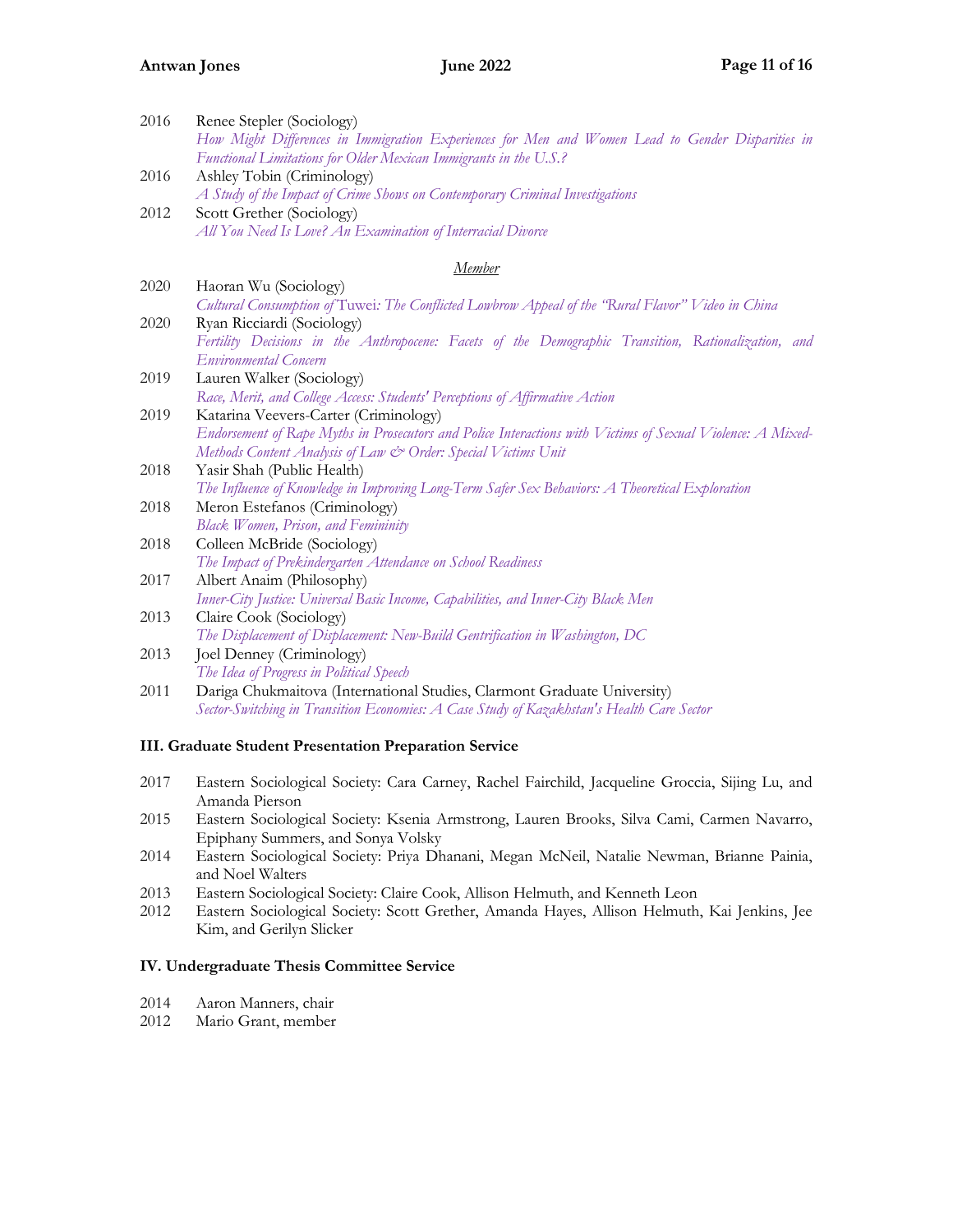## **V. Undergraduate Student Research Service**

- 2015 Savita Potarazu (Chair of her Special Interdisciplinary Major committee entitled, "Social Health")
- 2014 Shaun Harrison (Luther Rice Research Fellowship Mentor)
- 2014 Emily Leival (Honors Project Supervisor)
- 2012 Danielle Mitchel (Honors Project Supervisor)
- 2009 Ronald E. McNair Scholars Program Tiffany J. Davis, Assistant Director, BGSU Worked with underrepresented and underprivileged scholars to develop individual education/development plans and assisted the senior scholars with the graduate school application process.

## **VI. Mentor Training**

2021 Online Mentor Training, The Mentor Collective (*accredited*), Boston, MA <https://www.mentorcollective.org/training>

## **FELLOWSHIPS AND AWARDS**

## **I. National Awards**

- 2020 APS Citation Best Poster Award (Bronze), American Psychosomatic Society
- 2019 Thought Leadership Award, The Robert Wood Johnson Foundation
- 2015 Young Trialist Award, Cardiovascular Clinical Trialists (CVCT) Forum
- 2006 Racial and Ethnic Minorities Division's Student Paper Competition Winner, Society for the Study of Social Problems

## **II. University-Specific Awards**

- 2017 Columbian College of Arts & Sciences (CCAS) Faculty Administrative Leadership Fellow, George Washington University
- 2015 Cross-Disciplinary Collaboration Faculty Fellow (XD@GW), George Washington University
- 2015 Columbian College of Arts & Sciences (CCAS) Enhanced Faculty Travel Award, George Washington University
- 2011 Policy Research Scholar, George Washington Institute for Public Policy, George Washington University
- 2009 Department of Sociology [**Dissertation**] Fellowship, Bowling Green State University
- 2007 Donald J. and Susan E. Adamchak Graduate Student Award in Demography, Bowling Green State University
- 2004 Sidney A. Ribeau Presidential [**Pre-Doctoral**] Fellowship, Bowling Green State University

## **SERVICE**

## **I. Professional Service**

2022 Senior Associate Editor, *Behavioral Medicine*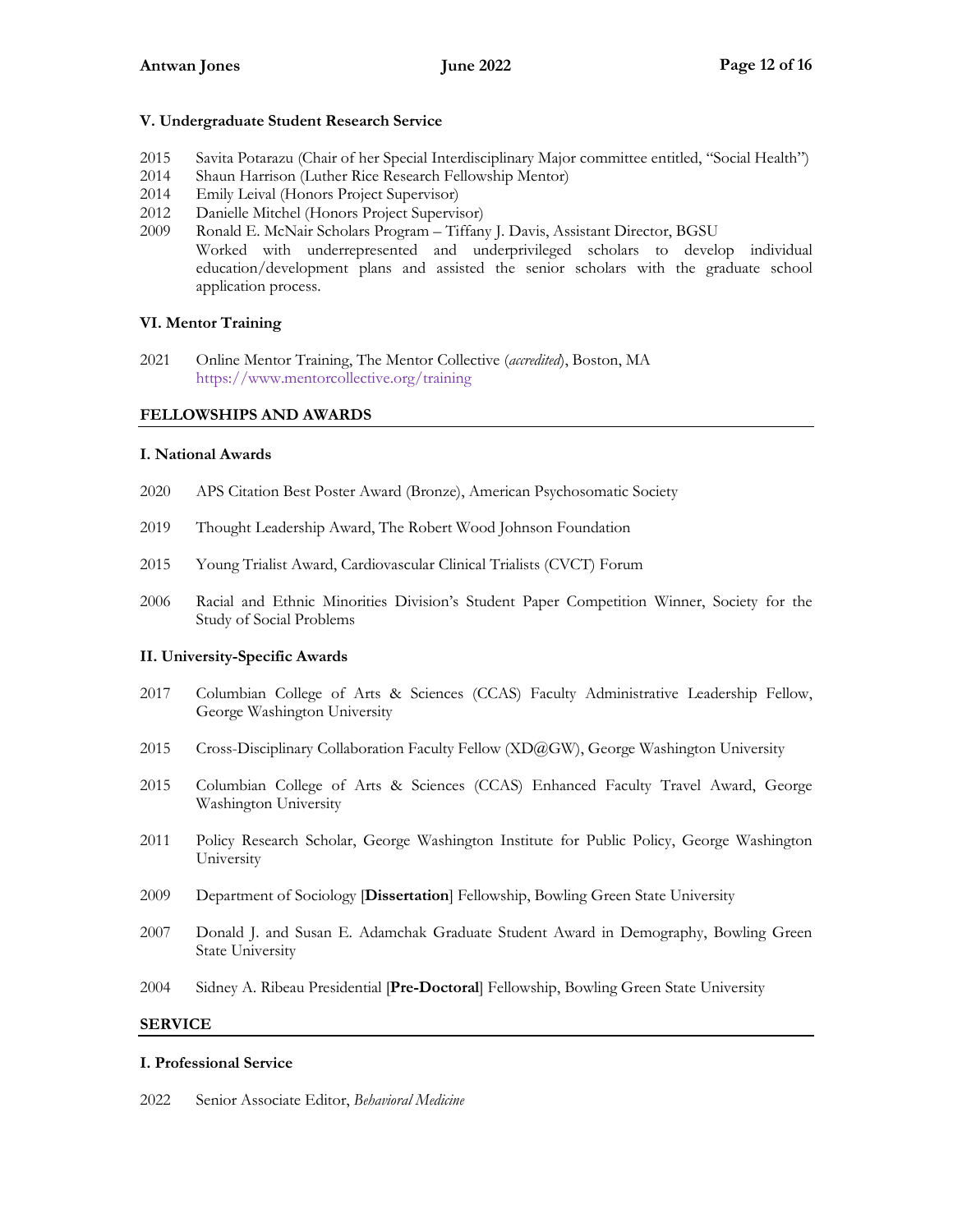- 2021 Associate Editor, *Population Research and Policy Review*
- 2021 Member, Editorial Board, *Biodemography and Social Biology*
- 2018 Member, Editorial Board, *City & Community*
- 2017 Member, National Advisory Committee, Evidence for Action (E4A) National Program Office, Robert Wood Johnson Foundation
- 2017 Member, Advisory Board, London Academic Publishing, Ltd.
- 2014 Member, Nominations Committee, Society for the Study of Social Problems
- 2010 Member, Board of Directors, Society for the Study of Social Problems
- \* National Institutes of Health (NIH) reviewer, Center for Scientific Review *Social Science and Population Studies Panel B (SSPB) Study Section; Heart, Lung and Blood Diseases and Sleep Disorders Special Emphasis Panel; Surgical Disparities Special Emphasis Panel; Dissemination and Implementation Research in Health (DIRH) Study Section*
- \* National Science Foundation (NSF) reviewer, Social, Behavioral & Economic Sciences Directorate *Science of Science: Discovery, Communication, and Impact (SoS:DCI) Panel; Social, Behavioral & Economic Sciences (SBE) Postdoctoral Research Fellowship Program*; *Sociology Dissertation Advisory Panel*
- \* U.S. Department of Health and Human Services (HHS) reviewer *Youth Engagement in Sports (YES): Collaboration to Improve Adolescent Physical Activity and Nutrition*
- \* The Robert Wood Johnson Foundation (RWJF) reviewer *Evidence for Action; Health Policy Research Scholars; Culture of Health Leadership Institute for Racial Healing*
- \*Ad Hoc Reviewer: *Cities & Health*, *City & Community*, *Demography, Health Affairs*, *International Journal of Public Health, Health & Place*, *Journal of Health & Social Behavior, Racial & Ethnic Studies*, and *Journal of Family Issues*

## **II. Chaired Conference Sessions**

- 2020 *Urbanization and Health*. Session at the Population Association of America annual meeting, Washington, DC. April. [**cancelled due to COVID-19 pandemic**]
- 2018 *Community and Urban Sociology Section (CUSS).* Roundtable sessions organized and chaired at the American Sociological Association annual meeting, Philadelphia, PA. August.
- 2011 *Mental Health II*. Regular session chaired at the American Sociological Association annual meeting, Las Vegas, NV. August.
- 2011 *Childhood and Youth*. Session chaired at the American Sociological Association annual meeting, Las Vegas, NV. August.
- 2010 *Community Context and Mental Health*. Session chaired at the Society for the Study of Social Problems annual meeting, Atlanta, Georgia. August.
- 2010 *Community and Urban Sociology*. Session chaired at the Midwest Sociological Society annual meeting, Chicago, Illinois. April.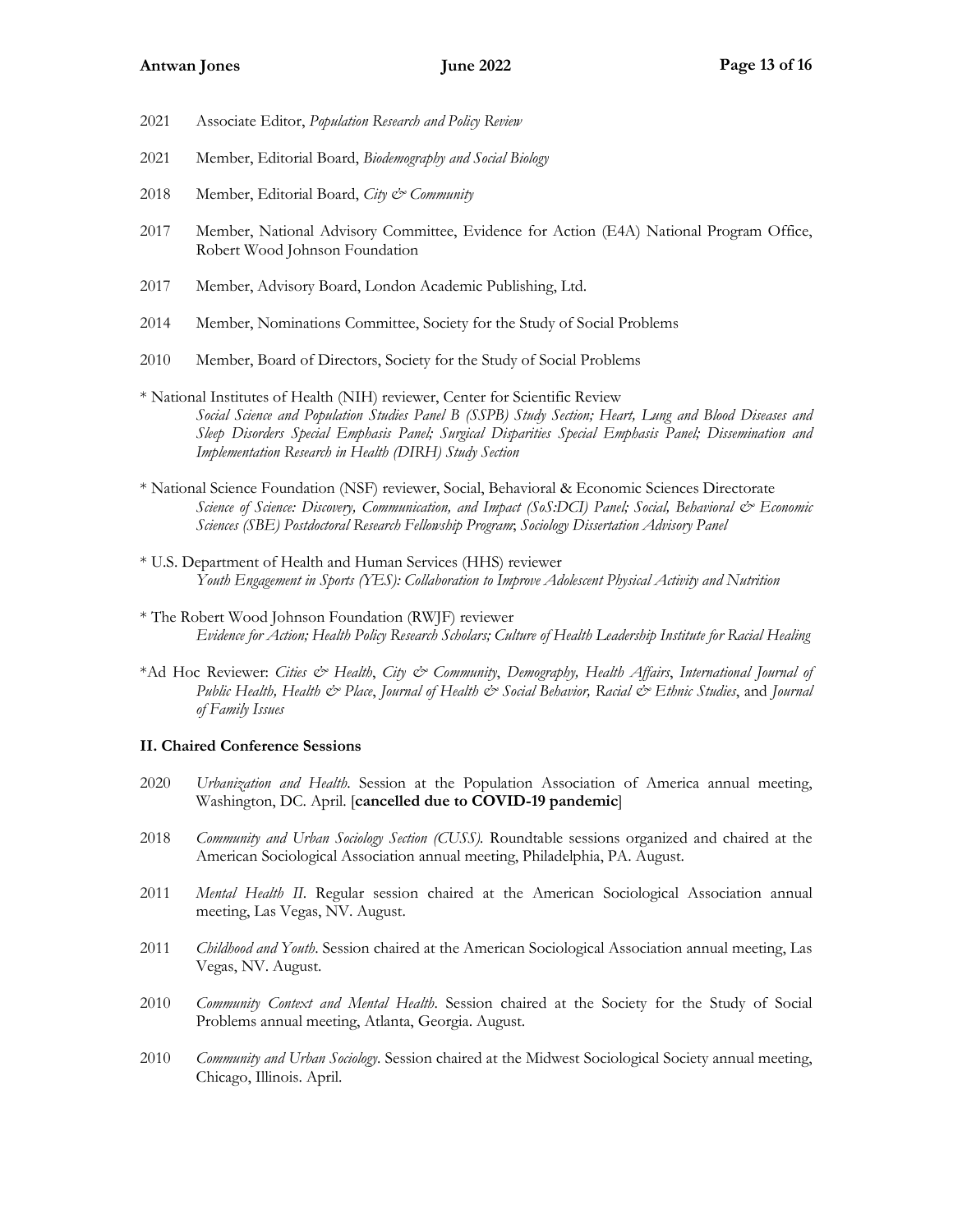## **Antwan Jones June 2022 Page 14 of 16**

2007 *Interpersonal and Social Structural Mechanisms of Health*. Roundtable session chaired at the American Sociological Association annual meeting, New York, New York. August.

## **III. Invited Speaking Engagements**

- 2018 Speaker Breast Cancer Risk Has Its 'Place': Neighborhoods and Physical Activity among African American Breast Cancer Survivors. Komen New England Second Annual Breast Cancer Symposium. March.
- 2018 Speaker Place and Agency Equity: How Neighborhoods and the Individuals Who Live in Them Contribute to Health Inequalities. Annual meeting of the American Academy of Health Behavior. March.
- 2014 Speaker Effective Grantsmanship and Secondary Data Analysis Workshop (EGSDAW). Sponsored by the Institute for Health, Social, and Community Research at Shaw University. January.
- 2011 Speaker Senior Recognition Program. Sponsored by the Educational Talent Search, Student Support Services and Upward Bound Programs at North Carolina State University. May.

## **IV. Panel Presentations**

- 2021 Panelist The Long-Term Socio-Economic, Psychological, Behavioral and Cognitive Impact of COVID-19. Bicentennial event sponsored by Columbian College of Arts and Science. Held at The George Washington University. April.
- 2021 Panelist Infectious Disease and the City. Bicentennial event sponsored by Urban Studies Initiative (GWUSI). Held at The George Washington University's Symposium on the City. April.
- 2019 Panelist Cultivating and Promoting Your Brand. Held at the Robert Wood Johnson Foundation's New Connections (Capstone) Symposium. March.
- 2018 Discussant Sociological Research and the Reduction of Health Inequalities. Held at the annual meeting of the American Sociological Association. August.
- 2018 Discussant Segregation and Its Legacy. Held at the annual meeting of the American Sociological Association. August.
- 2016 Panelist A Call to Action: An Urgent Conversation on the State of College Mental Health. Sponsored by the Rival and GW College Democrats. Held at The George Washington University. April.
- 2015 Panelist The Role and Importance of Diversity in Academia. Sponsored by Bouchet Society Forum at The George Washington University. September.
- 2013 Panelist Equity, Justice, and Health for All: Structural Perspectives on Health Disparities. Annual meeting of the Association of Black Sociologists. August.
- 2013 Panelist Proactive Scholarly Publishing: New Business Models, Partners, and Customer Relationships. Annual meeting of the International Association of Scientific, Technical & Medical Publishers. April.
- 2013 Panelist What is Food Security, Really? Held at Expo: George Washington University Research & Education in Food & Nutrition. March.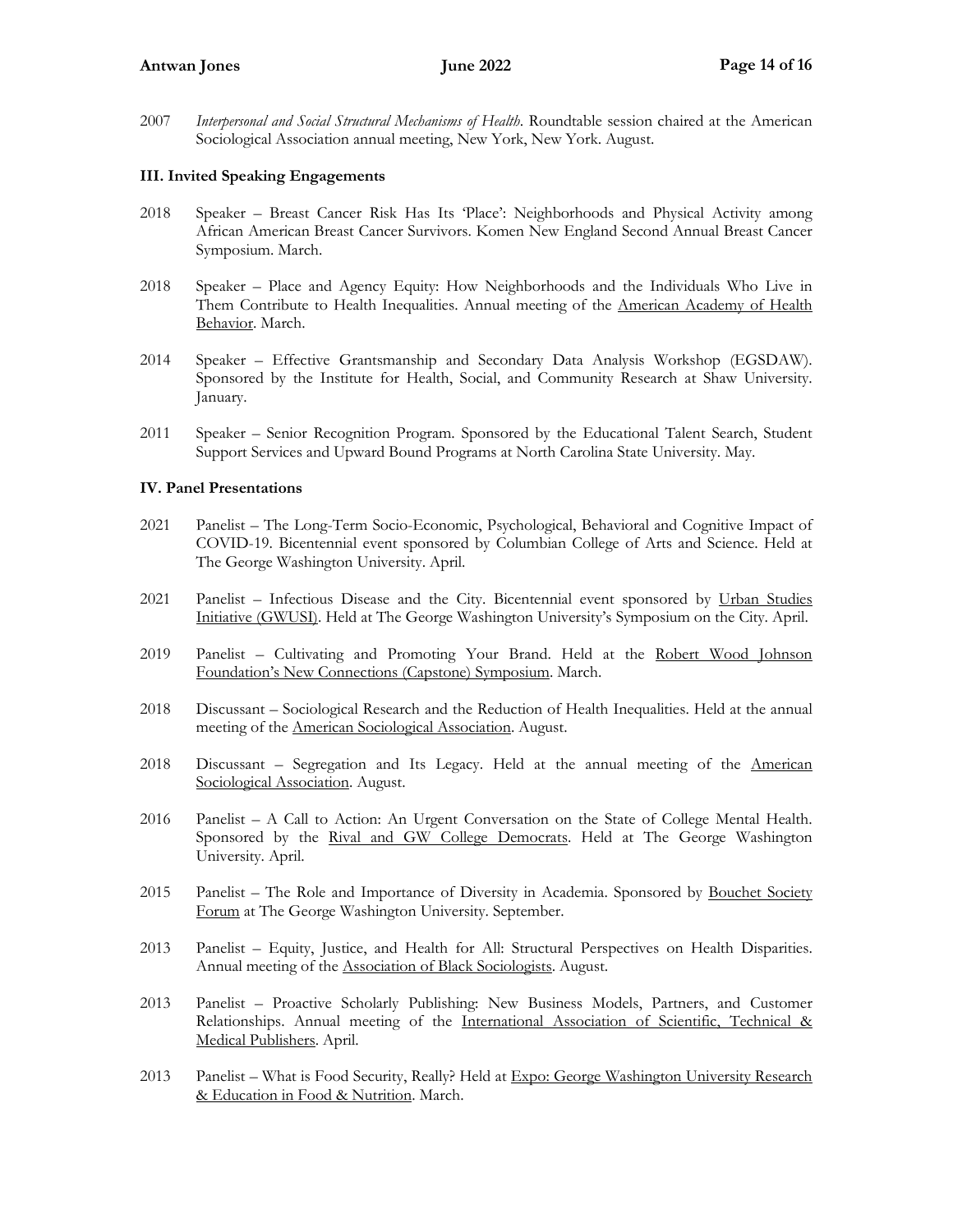Panelist - Race Related Stress Among African Americans: How to Identify and Cope with Daily Microaggressions. Sponsored by the American Psychological Association. February.

## **V. Departmental and University Service**

#### **Department**

- Undergraduate Committee, The George Washington University
- Awards Committee, The George Washington University
- Search Committee (Position: Chair), The George Washington University
- Search Committee (Position: Chair), The George Washington University
- Search Committee (Position: Criminology, Asst. Professor), The George Washington University
- Graduate Committee, The George Washington University
- Online Evaluation Assessment (ad hoc) Committee, The George Washington University
- Library Representative, The George Washington University

## **University**

- Environmental, Social and Governance Responsibility Task Force, GW Board of Trustees
- Search Committee (Position: Director, Africana Studies), The George Washington University
- Health Professions Advisory Committee (HPAC)
- GW Academic Integrity Council
- Diversity Committee, Columbian College of Arts and Sciences
- University Facilitating Fund (UFF) & Columbian College Facilitating Fund (CCFF) Evaluator
- Dean's Research Chair Award Committee
- Corcoran Connections Incubator Selection Committee
- Philip J. Amsterdam Graduate Teaching Award Committee
- Research Advisory Committee, Columbian College of Arts and Sciences
- Junior Faculty Learning Community (FLC, Jr.) participant
- Council on Diversity and Inclusion *Student & Alumni Sub-Committee*